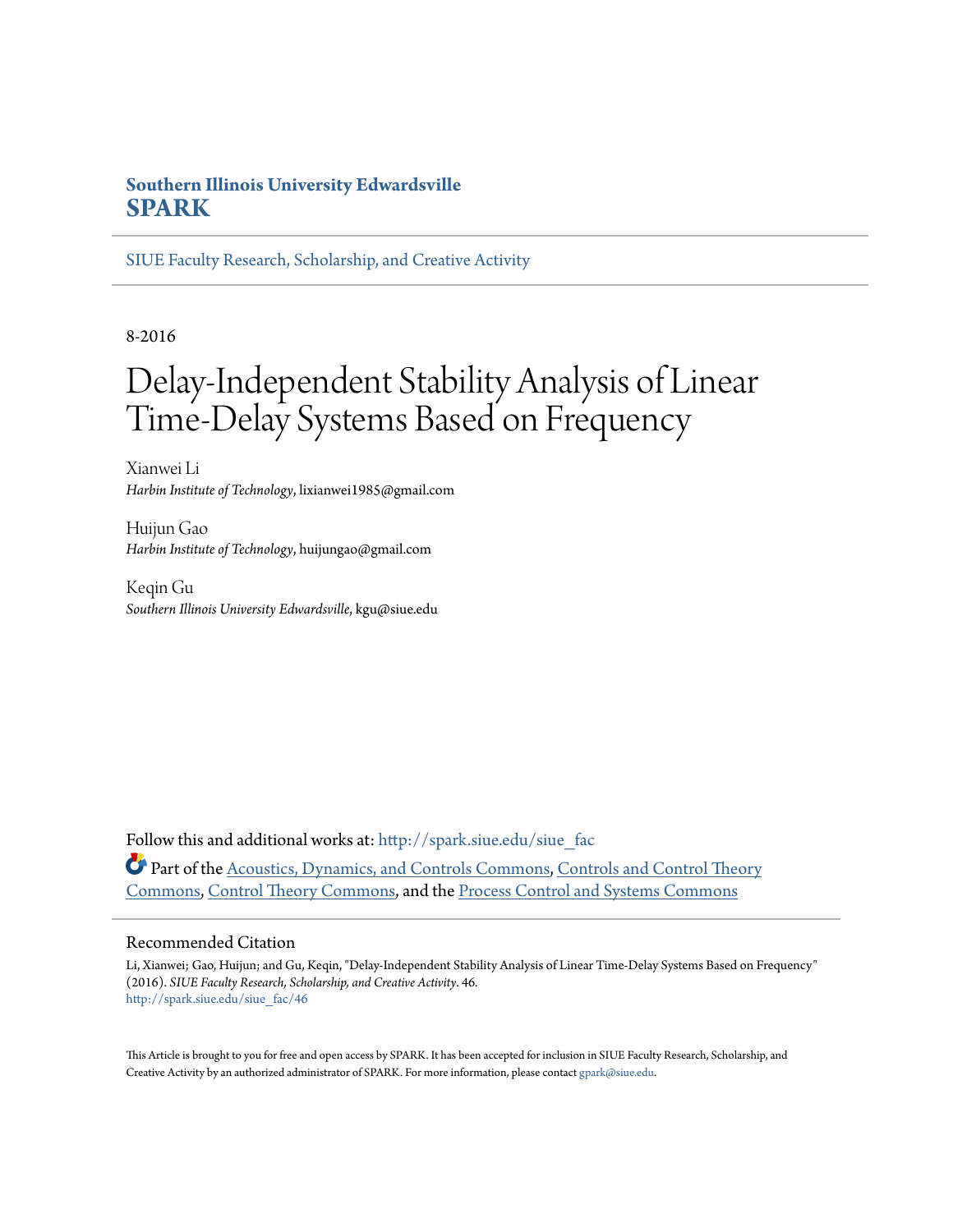## **Cover Page Footnote**

This is the Preprint version of an article published by Elsevier in *Automatica*, available online at <http://dx.doi.org/10.1016/j.automatica.2015.12.031>. © 2016.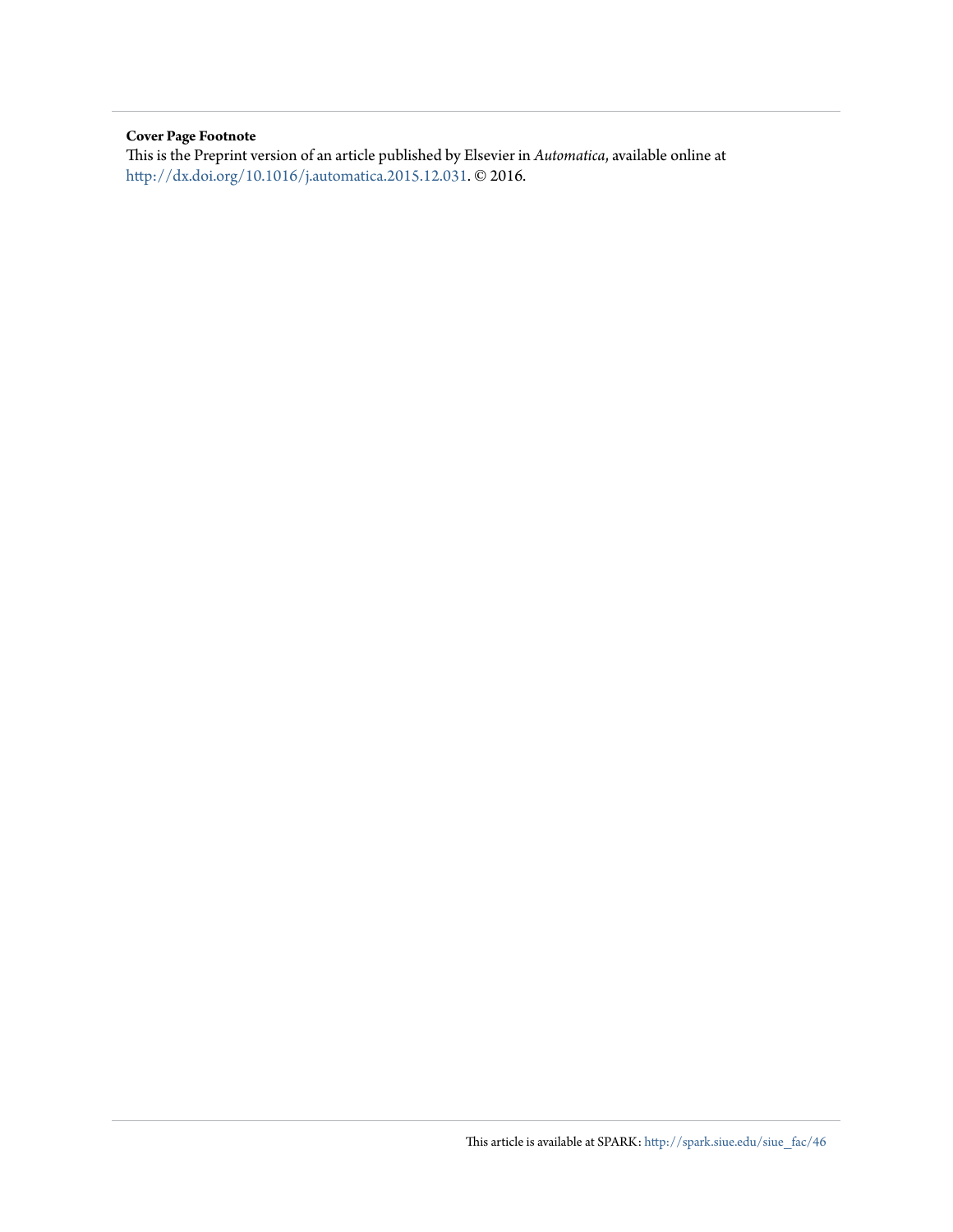# Delay-Independent Stability Analysis of Linear Time-Delay Systems Based on Frequency Discretization<sup> $\hat{\mathbf{x}}$ </sup>

Xianwei Li<sup>a</sup>, Huijun Gao<sup>a,\*</sup>, Keqin Gu<sup>b</sup>

a Research Institute of Intelligent Control and Systems, Harbin Institute of Technology, Harbin 150080, Heilongjiang Province, China. <sup>b</sup> Department of Mechanical and Industrial Engineering, Southern Illinois University Edwardsville, Edwardsville, IL 62026-1805, USA.

#### **Abstract**

This paper studies strong delay-independent stability of linear time-invariant systems. It is known that delay-independent stability of time-delay systems is equivalent to some *frequency-dependent* linear matrix inequalities. To reduce or eliminate conservatism of stability criteria, the frequency domain is discretized into several sub-intervals, and *piecewise constant* Lyapunov matrices are employed to analyze the frequency-dependent stability condition. Applying the generalized Kalman-Yakubovich-Popov lemma, new necessary and sufficient criteria are then obtained for strong delay-independent stability of systems with a single delay. The effectiveness of the proposed method is illustrated by a numerical example.

Keywords: Time-delay systems, frequency discretization, delay-independent stability, Lyapunov inequality.

#### 1. Introduction

In many practical systems such as industrial processes and networked control systems, time-delay phenomena are inevitably encountered, and are often the key factor that affects the performance (Gu et al., 2003; Wang et al., 2015). Time-delay systems, although with a long history, are one of the most active topics in control and system theory in the past two decades, see Gu and Niculescu (2003); Sipahi et al. (2011) and the references therein. Even the most basic problem, stability analysis, of time-delay systems is still challenging due to its infinitedimensional nature (Gu et al., 2003), and such study is still evolving (Sipahi et al., 2011). Sometimes, stability of systems can be maintained for all positive delays, thus giving the notion of *delay-independent* stability. This is in contrast to delaydependent stability, in which case the system is stable for only certain range of delay values. In this paper, we focus on delayindependent stability.

The term "delay-independent stability" was introduced in Hale (1977), and many criteria have been developed for testing delay-independent stability of time-delay systems since then (see Delice and Sipahi (2012); Souza et al. (2009) for examples of more recent developments). Delay-independent stability itself includes two different notions, viz., strong delayindependent stability and *weak* delay-independent stability (see Definitions 1 and 2 in Section 2.1, respectively). The strong delay-independent stability, albeit being as a special case of the weak delay-independent one, is sufficiently general from a practical robustness point of view (Bliman, 2002). Necessary and sufficient criteria of delay-independent stability (both strong and weak) are often developed using a frequency domain method based on the characteristic equation. Some typical tools used include polynomial theory (Kamen, 1982), matrix

\*Corresponding author. Tel: +86-451-86402350-4121

pencil (Niculescu, 1998b), and robust control theory (Chen and Latchman, 1995). In addition to direct stability test, the necessary and sufficient conditions may also be useful in developing other simpler sufficient conditions that are easier to test, and uncovering their inherent conservatism.

A number of sufficient conditions for delay-independent stability can also be found in the literature (Boyd et al., 1994; Chen et al., 1995; Kolmanovskii et al., 1999). Although efforts in stability analysis are made mainly to derive necessary and sufficient conditions, the interest in some sufficient conditions are due to two factors. First, some sufficient conditions usually require much less computation than typical necessary and sufficient ones. Second, many sufficient conditions, especially those based on the Lyapunov stability theory (Boyd et al., 1994; Kolmanovskii et al., 1999), are easily adapted to other more complicated problems of time-delay systems. In fact, fruitful synthesis results on time-delay systems, whether delay-independent (Boyd et al., 1994; Shi et al., 1999; Wang et al., 1999; Wu and Grigoriadis, 2001) or delay-dependent (Du et al., 2010; Palhares et al., 2005; Fridman and Shaked, 2002; He et al., 2004; Lin et al., 2006; Li and Gao, 2011; Gao and Li, 2011), can be regarded as applications or extensions of simple linear matrix inequality (LMI) conditions (Boyd et al., 1994; Agathoklis and Foda, 1989).

In the paper, we will revisit the problem of strong delayindependent stability analysis of linear time-invariant systems with a state delay. Our attention will be focused on applying a frequency-discretization idea to develop new stability criteria in terms of linear matrix inequality (LMI). The advantage of the proposed stability criteria lies in the fact that they give a series of new sufficient conditions for systems with a single delay and become *nonconservative* as the frequency-discretization number goes to infinity, thus potentially less conservative than some typical sufficient LMI conditions in the literature. Numerical results will be provided to illustrate the improvement of the proposed method.

*Notation:* The superscripts " $-1$ ", "T", "\*" and " $\perp$ " stand for inverse, transpose, conjugate transpose and null space of a matrix, respectively.  $\mathbb{R}^{m \times n}$  ( $\mathbb{C}^{m \times n}$ ) is the set of  $m \times n$  real (complex) matrices.  $\mathbb{C}_+$  denotes the closed right half plane of the complex

 $\overleftrightarrow{x}$ This work was supported in part by the National Natural Science Foundation of China under Grants 61333012, 61273201 and 61329301, and in part by the Key Laboratory of Integrated Automation for the Process Industry, Northeast University. This paper was not presented at any meeting.

Email addresses: lixianwei1985@gmail.com (XianweiLi), huijungao@gmail.com (Huijun Gao), kgu@siue.edu (Keqin Gu)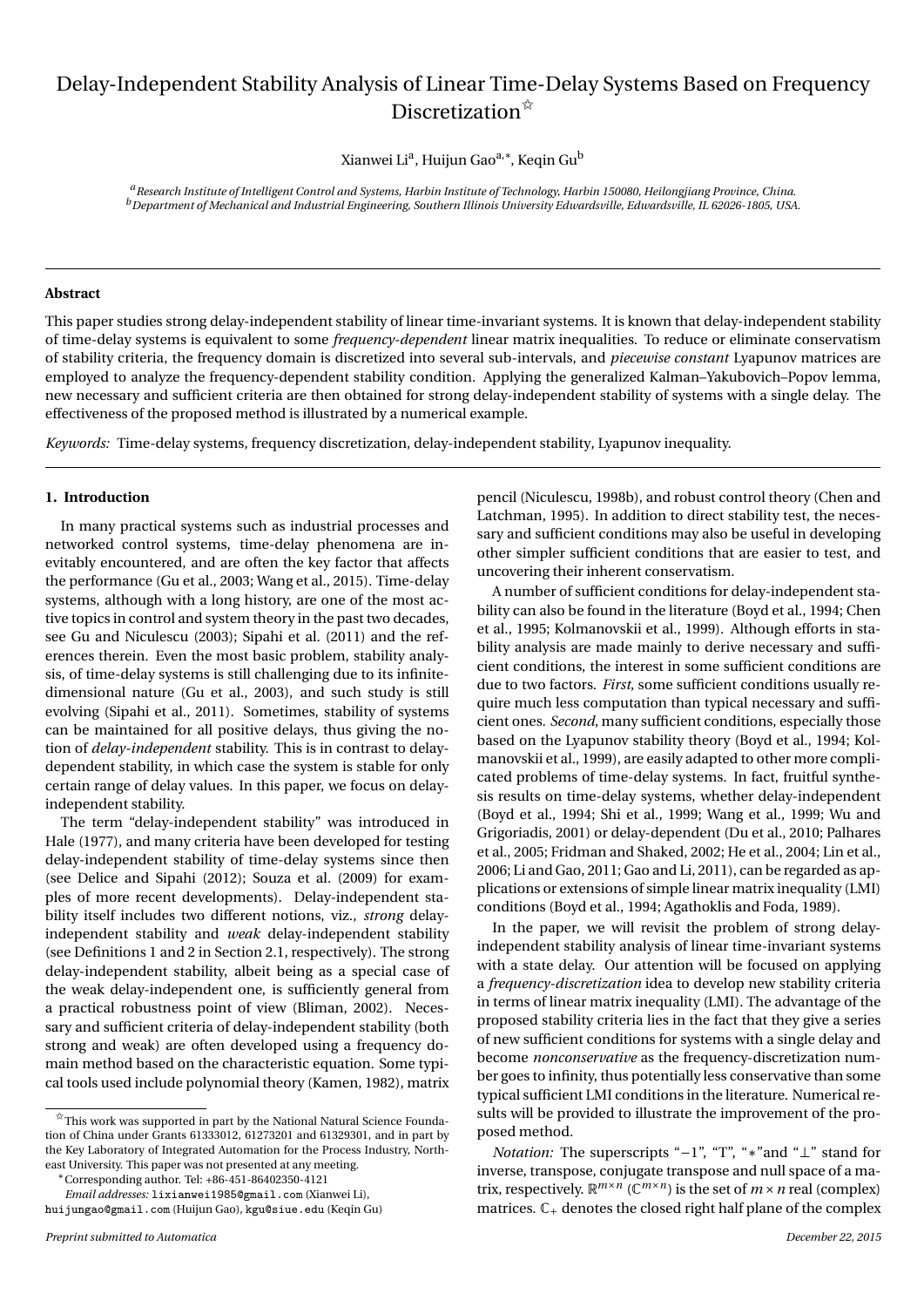plane, and  $\mathbb D$  and  $\partial \mathbb D$  denote the closed unit disc and the unit circle on the complex plane, respectively. The notation  $P > 0$  $(\geq 0)$  means that matrix P is Hermitian positive definite (semidefinite).  $S_n$  and  $H_n$  are the sets of  $n \times n$  symmetric and Hermitian matrices, respectively. I denotes an identity matrix with appropriate dimension. For a square matrix  $A$ , sym{ $A$ } represents  $(A^* + A)/2$ . For a square matrix A,  $\alpha(A)$  and  $\rho(A)$  are the spectral abscissa and spectral radius of A, respectively,  $\lambda(A)$  and  $\sigma(A)$  are the eigenvalues and singular values of A, respectively. Matrix dimensions are assumed to be compatible for algebraic operations.

#### 2. Main Results

In this section, we present new stability conditions for systems with a single delay. Section 2.1 formulates the problem and provides some preliminaries. Section 2.2 comments some existing results for motivation. Technical details of the frequency-discretization idea and stability conditions are presented in Section 2.3, and numerical implementation of the stability conditions is discussed in Section 2.4.

#### 2.1. Problem statement and preliminaries

Consider a linear continuous time-invariant system with a single delay described by the following delay-differential equation:

$$
\dot{x}(t) = A_0 x(t) + A_1 x(t - d),
$$
\n(1)

where  $x(t) \in \mathbb{R}^n$  is the state vector,  $A_0$  and  $A_1 \in \mathbb{R}^{n \times n}$  are known constant matrices, and  $d \ge 0$  is the delay. Define a bivariate polynomial  $c(s, z)$  as

$$
c(s, z) \triangleq \det(s\mathbf{I} - A_0 - zA_1).
$$

For a given delay  $d$ , it is known (Hale, 1977) that the asymptotic stability of system (1) is equivalent to

$$
c(s, z) \neq 0, \forall s \in \mathbb{C}_+ \text{ and } z = e^{-ds}.
$$
 (2)

In this paper, we are interested in system (1) whose stability is maintained for arbitrary delay  $d \ge 0$ . Two related notions of delay-independent stability for system (1) are defined as follows.

**Definition 1.** System (1) is said to be (weakly) delayindependently stable if the condition in (2) is satisfied for all  $d \geq 0$ .

**Definition 2.** System (1) is said to be strongly delayindependently stable if

$$
c(s, z) \neq 0, \forall (s, z) \in \mathbb{C}_+ \times \mathbb{D}.\tag{3}
$$

According to the definition, strong delay-independent stability is defined by regarding  $s$  and  $z$  as independent of each other. As emphasized in Chen and Latchman (1995), strong delayindependent stability is stricter than the weak version in terms of the requirement at  $s = 0$ , where  $z = 1$  in  $c(s, z)$  can no longer be regarded as a variable independent of s any more. However, the property of weakly delay-independent stability is not robust against perturbations of parameters  $A_0$  and  $A_1$  (Bliman, 2002). In this paper, we mainly consider strong delay-independent stability (but see Remark 3).

It is difficult to test strong delay-independent stability of system (1) directly according to its definition, because  $c(s, z)$  is a bivariate polynomial. Define

$$
S(s) \triangleq (sI - A_0)^{-1} A_1, Z(z) \triangleq A_0 + zA_1.
$$

The condition in (3) can be simplified to overcome this difficulty.

**Lemma 1.** System (1) is strongly delay-independently stable if and only if either one of the following two equivalent conditions holds.

 $(i)$ 

$$
\rho(S(s)) < 1, \ \forall \Re(s) = 0 \tag{4}
$$

and

$$
\alpha(A_0) < 0. \tag{5}
$$

(ii)  $\alpha(Z(z)) < 0$  for all  $z \in \partial \mathbb{D}$ .

Condition (i) has been established in Chen and Latchman (1995), and Agathoklis and Foda (1989); and condition (ii) can be found in Kamen (1982), and Agathoklis and Foda (1989). In this paper, they will be used to develop novel and tractable stability criteria for system (1).

#### 2.2. Observation and Motivation

It has been well understood (Boyd et al., 1994; Agathoklis and Foda, 1989) that condition (i) of Lemma 1 holds if the following LMI holds for some  $P_0 > 0$  and  $P_1 > 0$ :

$$
\begin{bmatrix} A_0^{\mathrm{T}} P_0 + P_0 A_0 + P_1 & P_0 A_1 \ A_1^{\mathrm{T}} P_0 & -P_1 \end{bmatrix} < 0,
$$
 (6)

which is known as two-dimensional (2-D) Lyapunov inequality (Agathoklis and Foda, 1989). This condition can be interpreted from two different points of view. First, according to the continuous-time bounded real lemma (Anderson and Vongpanitlerd, 1973), LMI (6) holds if and only if

$$
\max_{\Re(s)=0} \sigma_{\max}(R_1 S(s) R_1^{-1}) < 1; R_1^{\mathrm{T}} R_1 = P_1. \tag{7}
$$

In view of the relationships:

$$
\max_{\Re(s)=0} \rho(S(s)) = \max_{\Re(s)=0} \rho\left(R_1 S(s) R_1^{-1}\right) \le \max_{\Re(s)=0} \sigma_{\max}(R_1 S(s) R_1^{-1}),
$$
\n(8)

it can be seen that  $(7)$ , or equivalently  $(6)$ , is more strict than condition (i) in Lemma 1. This frequency-domain interpretation can be found, e.g., in Boyd et al. (1994); Chen et al. (1995); Agathoklis and Foda (1989). Second, (6) can also be established from a time-domain point of view by using a *simple* LKF (Boyd et al., 1994). Both interpretations endow the condition in (6) with great power and extensibility in other more complicated problems of time-delay systems, especially, for system synthesis. This is an advantage of sufficient conditions similar to the 2-D Lyapunov inequality (6).

With respect to necessary and sufficient stability test, the inequality (8) becomes an equality if  $R_1$  is allowed to depend on the frequency

$$
\max_{\Re(s)=0} \rho(S(s)) = \max_{\Re(s)=0} \min_{\substack{R_1(s) \\ \text{invertible}}} \sigma_{\max}(R_1(s)S(s)R_1^{-1}(s)).
$$
 (9a)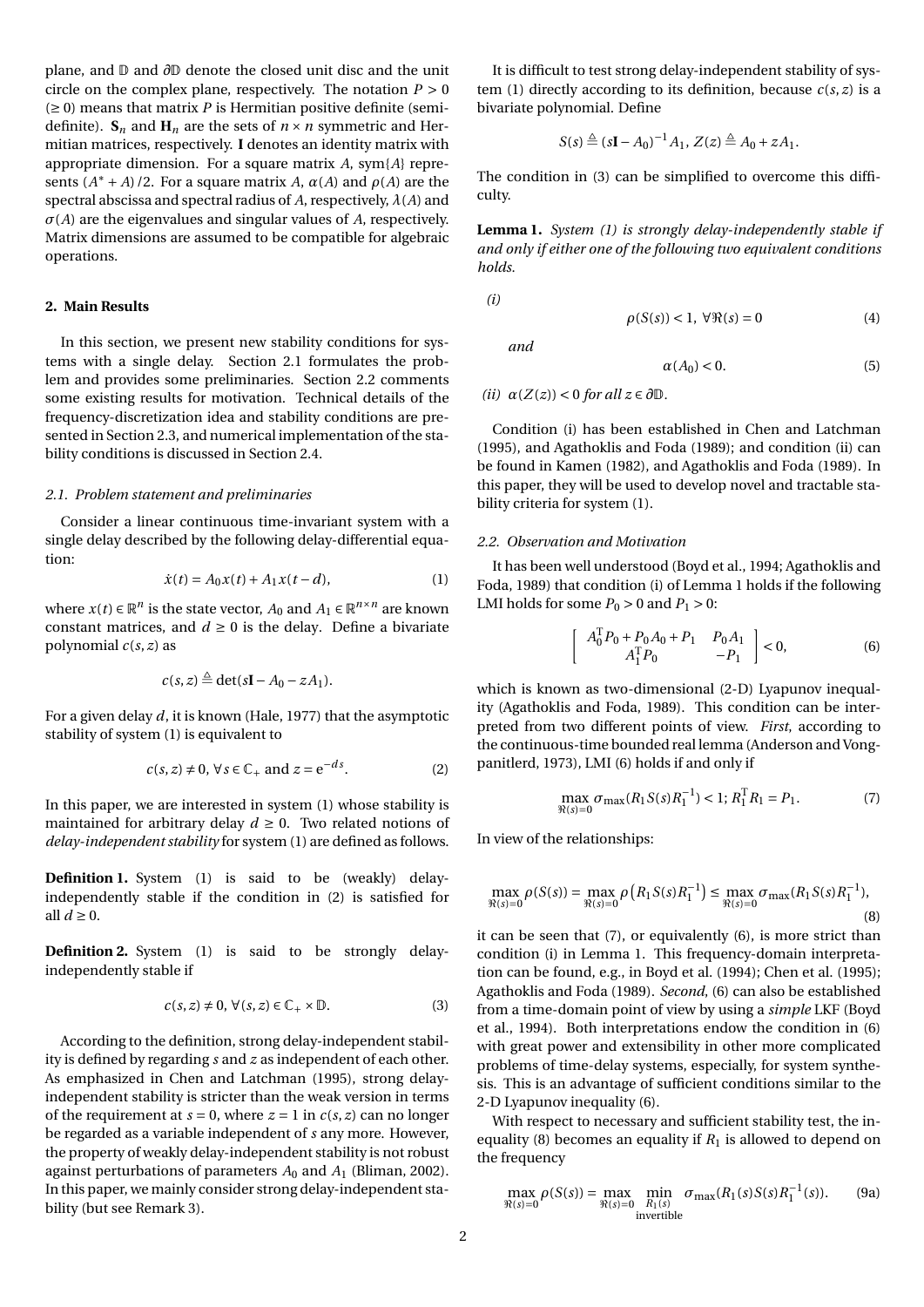As a consequence,  $\max_{\Re(s)=0} \rho(S(s)) < 1$  is equivalent to

$$
\exists P_1(s) > 0, \text{ such that } S^*(s)P_1(s)S(s) - P_1(s) < 0, \forall \Re(s) = 0. \tag{9b}
$$

Therefore the conservatism of condition (6) is caused by fixing  $R_1(s) = R_1$  or  $P_1(s) = P_1$  on the imaginary axis  $\Re(s) = 0$ . In view of the discrete Lyapunov inequality  $S^{T}P_1S - P_1 < 0$ , (9b) is called as frequency-dependent 1-D Lyapunov inequality (Agathoklis and Foda, 1989). Bliman (Bliman, 2002) has proposed an elegant LMI approach to construct a family of matrix functions  $P_1(s)$  such that (9b) is satisfied.

In this paper, we will present a new method of constructing  $P_1(s)$  to satisfy (9b), so as to obtain some new delayindependent stability conditions.

#### 2.3. Stability conditions based on frequency-discretization

In this section, two stability conditions, based on conditions (i) and (ii) of Lemma 1, respectively, will be presented.

#### 2.3.1. The first stability condition

As commented above, the LMI condition (6) is conservative due to the fact that  $R_1(s)$  in (9a) and  $P_1(s)$  in (9b) are constrained to be constant matrices. In this paper, to reduce or eliminate this conservatism,  $R_1(s)$  and  $P_1(s)$  are chosen as *piecewise constant* functions of  $\omega$ . Because  $A_0$  and  $A_1$  are real matrices, we have  $\sup_{\omega \in \mathbb{R}} \rho(S(j\omega)) = \max_{\omega \geq 0} \rho(S(j\omega))$ , thus it is sufficient to only consider nonnegative frequencies. The set of nonnegative frequencies may be partitioned as follows,

$$
\Omega^+ \triangleq [0, \infty) = \bigcup_{l=1}^{\kappa} \Omega_l,\tag{10}
$$

where

$$
\Omega_l=[\omega_{l-1},\omega_l],\ l=1,\ldots,\kappa-1,\Omega_\kappa=[\omega_{\kappa-1},\infty)\qquad \quad \ (11)
$$

and  $0 = \omega_0 < \omega_1 < \cdots < \omega_{\kappa-1} < +\infty$ . Scalars  $\kappa$  and  $\omega_l$ ,  $l =$  $1, 2, \ldots, \kappa - 1$  are to be determined later. Specifically, we constrain  $P_1(s)$  and  $R_1(s)$  in the following form:

$$
P_1(j\omega) = P_1^{(l)}, R_1(j\omega) = R_1^{(l)}, \omega \in \Omega_l, l = 1, 2, ..., \kappa,
$$
 (12)

where  $P_1^{(l)}$ 's are Hermitian positive definite matrices, and  $R_1^{(l)}$ 's are nonsingular matrices that satisfy  $R_1^{(l)T} R_1^{(l)} = P_1^{(l)}$ .

In each interval  $\Omega_l$  , one needs to test the existence of a constant nonsingular matrix  $R_1^{(l)}$  to satisfy

$$
\max_{\omega \in \Omega_l} \sigma_{\max}(R_1^{(l)} S(j\omega) R_1^{(l)-1}) < 1,\tag{13}
$$

or equivalently, a constant positive definite matrix  $P_1^{(l)}$  to satisfy

$$
S^*(j\omega)P_1^{(l)}S(j\omega) - P_1^{(l)} < 0, \ \forall \omega \in \Omega_l.
$$
 (14)

First, we have the following theorem showing the existence of piecewise constant functions  $P_1(s)$  and  $R_1(s)$  if system (1) is strongly delay-independently stable.

**Theorem 1.** System  $(1)$  is strongly delay-independently stable if and only if  $\alpha(A_0) < 0$  and there exist a positive integer  $\kappa$ , frequency intervals  $\Omega_l$ ,  $l = 1, 2, ..., \kappa$  satisfying (10) and nonsingular matrices  $P_1^{(l)} \in H_n$ ,  $P_1^{(l)} > 0$ ,  $l = 1, 2, ..., \kappa$  to satisfy (14); or equivalently,  $\alpha(A_0) < 0$  and there exist  $R_1^{(l)} \in \mathbb{C}^{n \times n}$  nonsingular such that (13) is satisfied for all  $l = 1, 2, ..., \kappa$ .

**Proof.** The sufficiency is obvious from the above discussion.

To prove the necessity, suppose that system (1) is strongly delay-independently stable. Then according to Lemma 1, we have  $\rho(S(i\bar{\omega}))$  < 1, where  $\bar{\omega} \in [0,\infty)$  is arbitrarily chosen and fixed. For this frequency  $\bar{\omega}$ ,

$$
\exists \bar{R}_1
$$
 invertible, such that  $\sigma_{\text{max}}(\bar{R}_1 S(i\bar{\omega})\bar{R}_1^{-1}) < 1$ .

Moreover, in view of  $\alpha(A_0) < 0$ , we have

$$
\lim_{\bar{\omega}\to\infty}\sigma_{\max}(\bar{R}_1S(j\bar{\omega})\bar{R}_1^{-1})=0.
$$

In view of the continuity of  $\sigma_{\text{max}}(\bar{R}_1 S(j\bar{\omega})\bar{R}_1^{-1})$  with respect to  $\bar{\omega}$ , the above equation implies that there exists a sufficiently large frequency  $\bar{\omega}^* > 0$  to satisfy

$$
\sigma_{\text{max}}(\bar{R}_1 S(j\bar{\omega})\bar{R}_1^{-1}) < 1, \ \forall \bar{\omega} \ge \bar{\omega}^*. \tag{15}
$$

Set  $\omega_{\kappa-1} = \bar{\omega}^*$  and  $R_1^{(\kappa)} = \bar{R}_1$ , then we have

$$
\max_{\omega \in \Omega_{\kappa}} \sigma_{\max}(R_1^{(\kappa)} S(j\omega) R_1^{(\kappa)-1}) < 1. \tag{16}
$$

It remains to be shown that (13) is satisfied for all  $\omega \in [0, \bar{\omega}^*]$ . To this end, since system (1) is strongly delay-independently stable, an invertible matrix function  $\tilde{R}_1(\tilde{\omega})$  exists such that

$$
\sigma_{\max}(\tilde{R}_1(\tilde{\omega})S(\tilde{\omega})\tilde{R}_1^{-1}(\tilde{\omega})) < 1, \,\forall \tilde{\omega} \in [0, \bar{\omega}^*] \tag{17}
$$

or equivalently  $\exists \tilde{P}_1(\tilde{\omega}) > 0$  such that

$$
S^{\ast}(\tilde{\mathbf{j}}\tilde{\omega})\tilde{P}_1(\tilde{\omega})S(\tilde{\mathbf{j}}\tilde{\omega}) - \tilde{P}_1(\tilde{\omega}) < 0, \,\forall \tilde{\omega} \in [0, \bar{\omega}^{\ast}] \tag{18}
$$

According to Bliman (2004), (18) must admit a polynomial solution of  $\tilde{P}_1(\tilde{\omega})$  in  $\tilde{\omega}$ , which implies that  $\tilde{R}_1(\tilde{\omega})$  and  $\tilde{R}_1^{-1}(\tilde{\omega})$  in (17), when chosen as  $\tilde{R}_1(\tilde{\omega}) = \tilde{P}_1^{1/2}(\tilde{\omega})$ , both are *continuous* on  $\tilde{\omega} \in [0, \bar{\omega}^*]$ . Define a bivariate function

$$
f(\tilde{\omega}, \omega) \stackrel{\triangle}{=} \sigma_{\max}(\tilde{R}_1(\tilde{\omega}) S(j\omega) \tilde{R}_1^{-1}(\tilde{\omega}))
$$

on  $[0,\bar{\omega}^*]^2$ . Note that  $f(\tilde{\omega}, \omega)$  is also continuous with respect to  $\tilde{\omega}$  and  $\omega$ , and (17) implies that  $f(\tilde{\omega}, \tilde{\omega}) < 1$  for all  $\tilde{\omega} \in [0, \bar{\omega}^*]$ . Due to the continuity of  $f(\tilde{\omega}, \omega)$  on a compact set  $[0, \bar{\omega}^*]^2$  and according to Theorem 4.19 of Rudin (1976),  $f(\tilde{\omega}, \omega)$  is uniformly continuous on  $[0,\bar{\omega}^*]^2$ . Therefore, there exists a sufficiently small constant  $\varepsilon > 0$  such that

$$
f(\tilde{\omega}, \tilde{\omega} + \Delta \tilde{\omega}) < 1, \ \forall (\tilde{\omega}, \Delta \tilde{\omega}) \in [0, \bar{\omega}^*] \times [-\varepsilon, \varepsilon]. \tag{19}
$$

Now choose an integer  $\kappa$  such that  $m^* \triangleq \bar{\omega}^*/(\kappa - 1) \leq 2\varepsilon$ , and divide  $[0, \bar{\omega}^*]$  equally into  $\kappa - 1$  sub-intervals. Correspondingly,  $\Omega_l$ ,  $l = 1, ..., \kappa - 1$  in (11) are  $\Omega_l = [(l-1)m^*, lm^*]$ . From (19), we have that, for all  $l = 1, ..., \kappa - 1$ ,

$$
1 > \max_{\tilde{\omega} \in [0,\tilde{\omega}^*]}\max_{\omega \in [\tilde{\omega}-\varepsilon,\tilde{\omega}+\varepsilon]} f(\tilde{\omega},\omega) \ge \max_{\tilde{\omega} \in \Omega_l}\max_{\omega \in [\tilde{\omega}-\varepsilon,\tilde{\omega}+\varepsilon]} f(\tilde{\omega},\omega).
$$

Let  $\tilde{\omega} = (l - 1/2)m^*$  and choose  $R_1^{(l)} = \tilde{R}_1((l - 1/2)m^*), l =$  $1, \ldots, \kappa - 1$ , then we have

$$
\Omega_l \subseteq [(l-1/2)m^* - \varepsilon, (l-1/2)m^* + \varepsilon].
$$

Furthermore,

$$
1 > \max_{\tilde{\omega} \in \Omega_l} \max_{\omega \in [\tilde{\omega} - \varepsilon, \tilde{\omega} + \varepsilon]} f(\tilde{\omega}, \omega)
$$
  
\n
$$
\geq \max_{\omega \in [(l-1/2)m^* - \varepsilon, (l-1/2)m^* + \varepsilon]} \sigma_{\max}(R_1^{(l)} S(j\omega) R_1^{(l)-1})
$$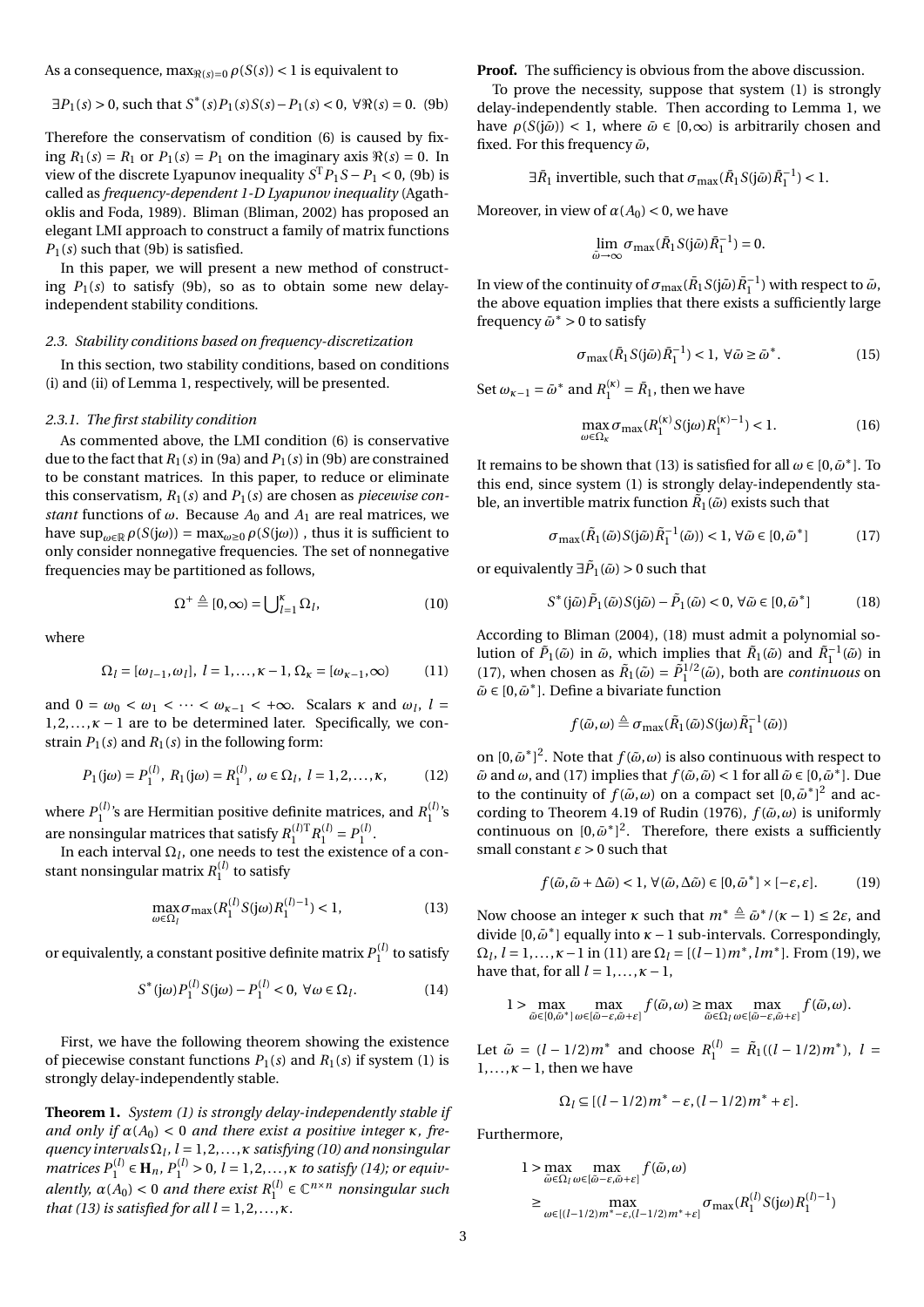$$
\geq \max_{\omega \in \Omega_l} \sigma_{\max}(R_1^{(l)} S(j\omega) R_1^{(l)-1}), l = 1, \ldots, \kappa - 1
$$

which together with (16) implies the existence of  $R_1^{(l)}$ ,  $l = 1, 2, ..., \kappa$  that satisfy (13). Let  $P_1^{(l)} = R_1^{(l)T} R_1^{(l)}$ ,  $l = 1, 2, ..., \kappa$ , then  $(14)$  is also satisfied, and the proof is complete.

For each  $l$ , the conditions in (14) are the scaled bounded realness property of a continuous-time system  $S(s)$  over a *finite* or semi-infinite frequency range  $\Omega_l$ . To make them numerically more tractable, we apply the GKYP lemma (Iwasaki and Hara, 2005) and propose the first necessary and sufficient LMI condition for the strong delay-independent stability of system (1).

Theorem 2. System (1) is strongly delay-independently stable if and only if there exist a positive integer  $\kappa$ , frequency intervals  $\Omega_l$ in (11),  $l = 1,..., \kappa$  and nonsingular matrices  $P \in S_n$ ,  $P_0^{(l)}$ ,  $P_1^{(l)}$ ,  $Q_0^{(l)} \in \mathbf{H}_n$ ,  $l = 1,..., \kappa$  such that  $P > 0$ ,  $P_1^{(l)} > 0$ ,  $Q_0^{(l)} > 0$ ,  $l = 1,..., \kappa$ and

$$
A_0^{\mathrm{T}}P + PA_0 < 0 \tag{20}
$$

$$
A^{T} \left( \Phi_0 \otimes P_0^{(l)} + \Psi_0^{(l)} \otimes Q_0^{(l)} \right) A + \Phi_1 \otimes P_1^{(l)} < 0, \ l = 1, \dots, \kappa \tag{21}
$$

where

$$
A \triangleq \begin{bmatrix} A_0 & A_1 \\ \mathbf{I} & 0 \end{bmatrix}, \Phi_0 \triangleq \begin{bmatrix} 0 & 1 \\ 1 & 0 \end{bmatrix}, \Phi_1 \triangleq \begin{bmatrix} 1 & 0 \\ 0 & -1 \end{bmatrix}
$$

$$
\Psi_0^{(\kappa)} \triangleq \begin{bmatrix} 1 & 0 \\ 0 & -\omega_{\kappa-1}^2 \end{bmatrix}, \Psi_0^{(l)} \triangleq \begin{bmatrix} -1 & j\omega_c^{(l)} \\ -j\omega_c^{(l)} & -\omega_{l-1}\omega_l \end{bmatrix}
$$

$$
\omega_c^{(l)} \triangleq (\omega_{l-1} + \omega_l)/2, l = 1, ..., \kappa - 1.
$$
 (22)

**Proof.** According to the GKYP lemma (Theorem 4 of Iwasaki and Hara (2005)), (21) is equivalent to

$$
\begin{bmatrix} S(j\omega) \\ \mathbf{I} \end{bmatrix}^* \left(\Phi_1 \otimes P_1^{(l)}\right) \begin{bmatrix} S(j\omega) \\ \mathbf{I} \end{bmatrix} < 0, \forall \omega \in \Omega_l, l = 1, \dots, \kappa
$$

which is  $(14)$ . Note that  $(20)$  is equivalent to  $(5)$ . According to Theorem 1, it follows that the strong delay-independent stability of system (1) is equivalent to the existence of *P*,  $P_0^{(l)}$ ,  $P_1^{(l)}$ ,  $Q_0^{(l)}$ ,  $l = 1,..., \kappa$  such that  $P > 0$ ,  $P_1^{(l)} > 0$ ,  $Q_0^{(l)} > 0$ ,  $l = 1,..., \kappa$  and (20), (21) are satisfied. The proof is thus complete.

#### 2.3.2. The second stability condition

Theorem 2 is derived from condition (i) of Lemma 1. Starting from condition (ii) of Lemma 1, another stability condition can be obtained using the frequency-discretization technique.

From a frequency-domain point of view, condition (6) may be interpreted in the scaled positive realness sense of a discretetime system (Agathoklis and Foda, 1989). In fact, from condition (ii) of Lemma 1 and the KYP lemma (Iwasaki and Hara, 2005), it follows that

$$
\max_{z \in \partial \mathbb{D}} \alpha(Z(z)) < 0 \Leftrightarrow \begin{cases} \exists R_0(z) \text{ invertible, such that} \\ \max_{z \in \partial \mathbb{D}} \lambda_{\max}(\text{sym}(R_0(z)Z(z)R_0^{-1}(z))) < 0 \\ (\text{or } \exists P_0(z) > 0, \text{ such that} \\ Z^*(z)P_0(z) + P_0(z)Z(z) < 0, \forall z \in \partial \mathbb{D}) \end{cases} \tag{23}
$$
\n
$$
\leftarrow \begin{cases} \exists R_0 \text{ invertible, such that} \\ \max_{z \in \partial \mathbb{D}} \lambda_{\max}(\text{sym}(R_0 Z(z)R_0^{-1})) < 0 \\ (\text{or } \exists P_0 > 0, \text{ such that} \\ Z^*(z)P_0 + P_0 Z(z) < 0, \forall z \in \partial \mathbb{D}) \end{cases}
$$

#### $\Leftrightarrow$  Condition (6).

Hence, the conservatism of condition (6) is caused by constraining  $R_0(z)$  and  $P_0(z)$  to be constant on  $z = e^{j\theta}$ ,  $\theta \in [-\pi, \pi]$ . Following the same spirit as the stability condition given in Theorem 1, we use piecewise constant functions  $R_0(e^{j\theta})$  and  $P_0(e^{j\theta})$ of  $\theta$  to analyze condition (ii) in Lemma 1. Note that  $Z(z)$  is a special discrete-time transfer function with  $A_0$  and  $A_1$  real matrices. Hence, it suffices to restrict the frequency to  $[0, \pi]$ . Partition  $[0, \pi]$  to  $\eta$  intervals

$$
W \triangleq [0, \pi] = \bigcup_{l=1}^{\eta} W_l, \tag{24}
$$

where  $W_l = [\theta_{l-1}, \theta_l], l = 1, 2, ..., \eta$ , and  $0 = \theta_0 < \theta_1 < ... < \theta_\eta =$  $\pi$ . Constrain  $P_0(z)$  and  $R_0(z)$  to be piecewise constant

$$
P_0(e^{j\theta}) = P_0^{(l)}, R_0(e^{j\theta}) = R_0^{(l)}, \theta \in W_l
$$

where  $P_0^{(l)}$ 's are positive definite matrices, and  $R_0^{(l)}$ 's are nonsingular matrices satisfying  $R_0^{(l)T}R_0^{(l)} = P_0^{(l)}$ . The remaining work is to find  $P_0^{(l)}$  or  $R_0^{(l)}$  to test the following conditions for a

$$
\max_{\theta \in W_l} \lambda_{\max}(\text{sym}(R_0^{(l)} Z(e^{j\theta}) R_0^{(l)-1})) < 0 \tag{25}
$$

or equivalently,

$$
Z^*(e^{j\theta})P_0^{(l)} + P_0^{(l)}Z(e^{j\theta}) < 0, \ \forall \theta \in W_l. \tag{26}
$$

The following two theorems show the existence of  $R_0^{(l)}$  and  $P_0^{(l)}$  satisfying (25) and (26) and how to find them by the LMI technique. Their proofs are similar to that of Theorems 1 and 2, respectively, and are thus omitted.

Theorem 3. System (1) is strongly delay-independently stable if and only if there exist a positive integer  $\eta$ , frequency intervals  $W_l$ ,  $l = 1, 2, ..., \eta$  satisfying (24) and nonsingular matrices  $P_0^{(l)} \in \mathbf{H}_n$ ,  $P_0^{(l)} > 0$ ,  $l = 1, 2, ..., \eta$  to satisfy (26); or equivalently, there exist nonsingular matrices  $R_0^{(l)} \in \mathbb{C}^{n \times n}$  such that (25) holds for all  $l =$  $1, 2, ..., n$ .

Theorem 4. System (1) is strongly delay-independently stable if and only if there exist a positive integer  $\eta$ , frequency intervals  $W_l$ in (24),  $l = 1, 2, ..., \eta$  and nonsingular matrices  $P_0^{(l)}$ ,  $P_1^{(l)}$ ,  $Q_1^{(l)} \in$ <br>  $\mathbf{H}_n$ ,  $l = 1, 2, ..., \eta$  such that  $P_0^{(l)} > 0$ ,  $Q_1^{(l)} > 0$ ,  $l = 1, 2, ..., \eta$  and

$$
A^{\mathrm{T}}\left(\Phi_0 \otimes P_0^{(l)}\right)A + \Phi_1 \otimes P_1^{(l)} + \Psi_1^{(l)} \otimes Q_1^{(l)} < 0, \ l = 1, 2, \dots, \eta \quad (27)
$$

where A,  $\Phi_0$  and  $\Phi_1$  are defined in (22), and

$$
\Psi_1^{(l)} \triangleq \begin{bmatrix} -2\cos\theta_1^{(l)} & e^{-j\theta_c^{(l)}} \\ e^{j\theta_c^{(l)}} & 0 \end{bmatrix}
$$
  
\n
$$
\theta_c^{(l)} \triangleq (\theta_{l-1} + \theta_l)/2, \theta_r^{(l)} \triangleq (\theta_l - \theta_{l-1})/2, l = 1, 2, ..., \eta.
$$
 (28)

**Remark 1.** The conditions in (20), (21) and (27) are LMIs and can be effectively tested via the existing numerical algorithms. If (21) is solvable for an integer  $\kappa$ , it is also solvable for  $\kappa + 1$  as long as the frequency sub-intervals  $\Omega_l$ 's are appropriately chosen as will be discussed in Subsection 2.4. Hence, there always is a way to reduce the conservatism of Theorem 2 by increasing  $\kappa$ . A similar observation can also be made to Theorem 4. Indeed, it has been shown that Theorems 2 and 4 can give exact stability testing, as long as the frequency intervals are sufficiently small.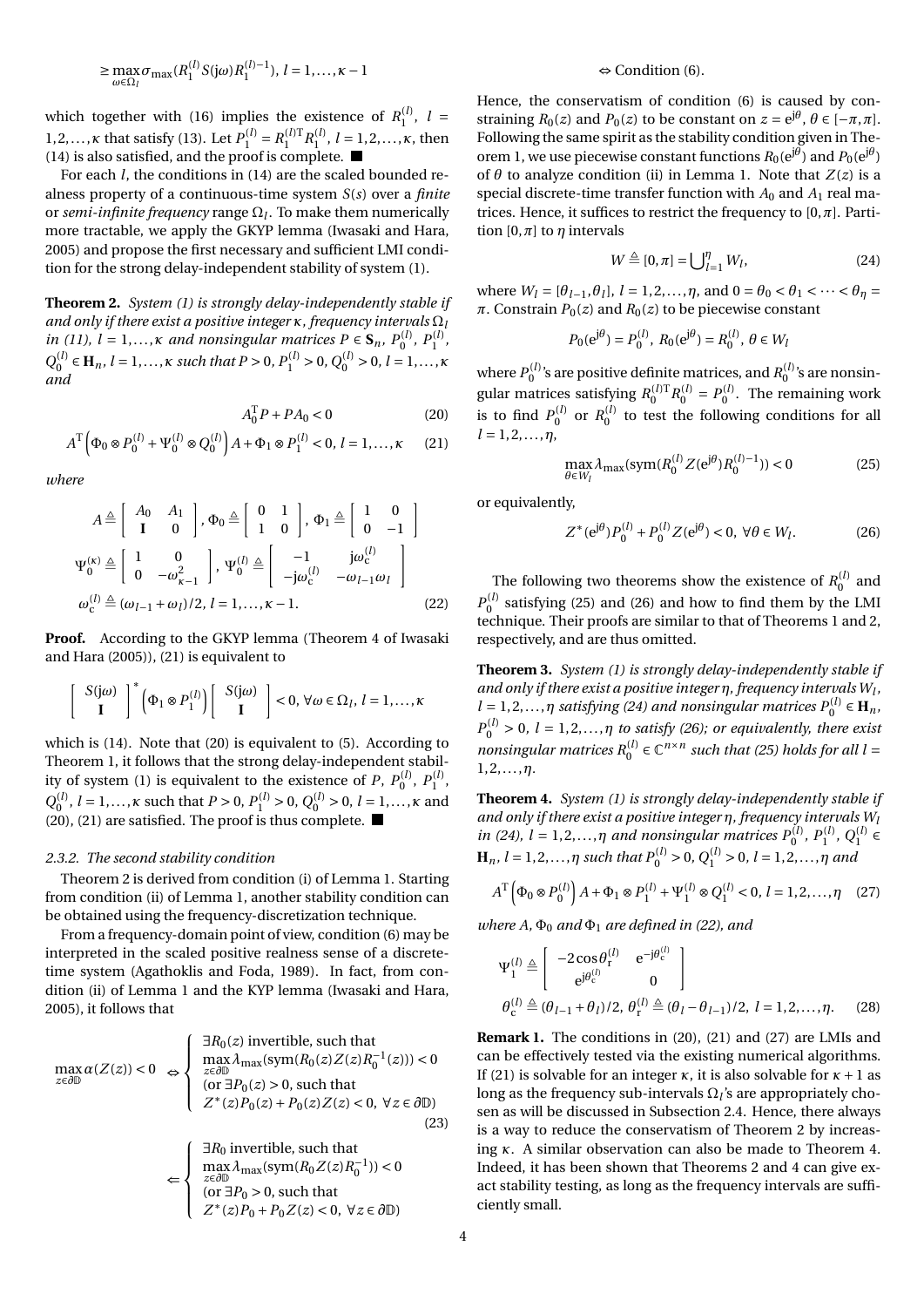#### 2.4. Test procedures based on frequency-discretization

In Theorems 2 and 4, the values of  $\kappa$  and  $\eta$ , and the specific discretization  $\Omega_l$  and  $W_l$  are unknown *a priori*. As commented in Remark 1, increasing  $\kappa$ , or making a frequency interval narrower, can reduce the conservatism. Hence, a natural idea is to gradually reduce the width of the frequency ranges for the LMIs until all the LMIs are satisfied and the frequency sets cover the entire frequency range. Following this idea, we provide a discretization strategy for finding  $\kappa$  and  $\Omega_l$ 's, or  $\eta$  and  $W_l$ 's such that system (1) is determined to be stable or unstable based on Theorems 2 and 4. For convenience, first define two auxiliary LMI conditions as follows:

$$
P_1 > 0
$$
,  $Q_0 > 0$  and  $A^T(\Phi_0 \otimes P_0 + \Psi_0 \otimes Q_0)A + \Phi_1 \otimes P_1 < 0$  (29)

$$
P_0 > 0
$$
,  $Q_1 > 0$  and  $A^T(\Phi_0 \otimes P_0)A + \Phi_1 \otimes P_1 + \Psi_1 \otimes Q_1 < 0$  (30)

where A,  $\Phi_0$  and  $\Phi_1$  are defined in (22), and

$$
\Psi_0 = \begin{bmatrix} -1 & j\omega_c \\ -j\omega_c & -\underline{\omega}\bar{\omega} \end{bmatrix}, \ \Psi_1 = \begin{bmatrix} -2\cos\theta_r & e^{-j\theta_c} \\ e^{j\theta_c} & 0 \end{bmatrix}
$$

and  $\omega_c = (\bar{\omega} + \omega)/2$ ,  $\theta_c = (\bar{\theta} + \theta)/2$ ,  $\theta_r = (\bar{\theta} - \theta)/2$  with  $\bar{\omega}$ ,  $\omega$ ,  $\bar{\theta}$  and  $\theta$  being known constant scalars. The LMIs in (29) and (30) are one of those in (21) and (27) over specific intervals  $[\omega, \bar{\omega}]$  and  $[\theta, \bar{\theta}]$ , respectively. The test procedure is stated at follows.

- **Step 1** Choose an arbitrary nonsingular  $\bar{R}_1$ . Determine a sufficiently large  $\bar{\omega}^*$ , such that (15) is satisfied. Implement Step 2 for the interval  $[0,\bar{\omega}^*]$ .
- **Step 2** An interval is given when this step is implemented. Denote this interval as  $[\omega, \bar{\omega}]$ . Check the feasibility of the LMI (29), i.e., the existence of  $P_0$ ,  $P_1$  and  $Q_0$  to satisfy (29) over  $[\omega, \bar{\omega}]$ .
	- a) If feasible, then  $\rho(S(i\omega)) < 1$  for the given interval. Exit Step 2 with the given interval. If not, continue with the following.
		- **b**) Set  $\omega_c = (\omega + \bar{\omega})/2$ . Check whether  $\rho(S(j\omega_c)) \ge 1$ . If it is true, then declare the system not strongly delay-independently stable, and terminate the entire procedure.
		- c) If  $\bar{\omega} \omega < \varepsilon$ , then make a note that the condition cannot be determined in this interval, and exit Step 2 with the given interval.
		- **d**) Implement **Step 2** for the interval  $[\omega, \omega_c]$ .
		- e) Implement Step 2 for the interval  $[\omega_{\rm c}, \bar{\omega}]$ .
- Step 3 If in any one of the implementations of Step 2-c), the condition cannot be determined, then declare the condition cannot be determined with the given accuracy level. Otherwise, declare the system is delay-independent stable.

These test procedures are explained as follows.

• In Step 2, once we fail to directly check the condition  $\rho(S(i\omega))$  < 1 over the frequency range  $[\omega,\bar{\omega}]$  using the LMI condition in (29), we divide the frequency range into two sub-intervals  $[\omega, \omega_c]$  and  $[\omega_c, \bar{\omega}]$  to see if (29) is satisfied for each sub-interval. For practical programming, we conveniently implement this checking process in a recursive manner.

• The role of Step 1 is to reduce the frequency range to be checked to a *finite* one. To find the frequency  $\bar{\omega}^*$  such that  $\rho(S(j\omega))$  < 1 holds for all  $\omega \in (\bar{\omega}^*, \infty)$ , an upper bound of  $\rho(S(j\omega))$  can be estimated as

$$
\rho(S(j\omega)) \le \sigma_{\text{max}}((j\omega I - A_0)^{-1}A_1) \le (|\omega| - \sigma_{\text{max}}(A_0))^{-1}\sigma_{\text{max}}(A_1)
$$

where it is assumed that  $|\omega| > \sigma_{\text{max}}(A_0)$ . Hence, it suffices to choose

$$
\bar{\omega}^* = \sigma_{\text{max}}(A_0) + \sigma_{\text{max}}(A_1) \tag{31}
$$

to guarantee  $\rho(S(j\omega))$  < 1 for all  $\omega \in (\bar{\omega}^*, \infty)$ . Corresponding to (21) and **Step 1**, we may choose  $P_1^{(k)} = \overline{R}_1 = I$ .

• The checking process is stated specifically for Theorem 2. It is not difficult to adapt it to Theorem 4, for which  $\omega$ ,  $[0,\bar{\omega}^*]$  and (29) are replaced by  $\theta$ ,  $[0,\pi]$  and (30), respectively, and  $\alpha(Z(e^{j\theta})) \ge 0$  is used instead of  $\rho(S(j\omega_c)) \ge 1$  in Step 2-b).

**Remark 2.** When  $\omega = 0$ , the explicit positive definiteness constraint  $P_1 > 0$  can be removed in (29), because it has been implied by the last LMI in (29) (one can check the right lower  $n \times n$ block of the last LMI in (29)). This happens when testing the first frequency interval through Theorem 2, and could be made use of to reduce the LMI size to be tested for Theorem 2.

**Remark 3.** We can also address systems that is weakly but not strongly delay-independently stable. For such systems, condition  $\rho(S(j\omega))$  < 1 holds only for  $\omega > 0$  (Chen and Latchman, 1995). If  $\rho(S(j\omega)) = 1$  for  $\omega = 0$ , and  $\frac{d\rho(S(j\omega))}{d\omega} < 0$  for all  $\omega \in$  $[0, \omega_{\varepsilon}]$ , where  $\omega_{\varepsilon}$  is a sufficient small positive scalar, then the frequency-discritization method may be used to check the condition  $\rho(S(i\omega))$  < 1 over the frequency range  $[\omega_{\epsilon}, \infty)$ .

Remark 4. The GKYP lemma can be used to deal with systems with kinds of finite frequency specifications, e.g., mitigate harmonics (Napoles et al., 2013). It is worth pointing out that by combining the control synthesis results based on the GKYP lemma (see Iwasaki and Hara (2007); Li and Gao (2014)) with the stability conditions presented above, new stabilization conditions for time-delay systems can also be derived. Note that there have been a lot of control synthesis results in the form of LMIs for time-delay systems since the seminal work Boyd et al. (1994). However, on one hand, most of the existing results focus on reducing conservatism in the *delay-dependent* aspect (see, e.g., Fridman and Shaked (2002); Wu et al. (2004); Palhares et al. (2005)), which, when dealing with the delay-independent aspect, actually can be reduced to the classic condition in (Boyd et al., 1994, Section 10.4). On the other hand, to the best of authors' survey and knowledge, many existing delay-independent LMI stabilization results (see, for example, de Oliveira and Geromel (2004); Ivaynescu et al. (2000); Niculescu (1998a)) are still based on a more conservative stability condition. Due to the utilization of the frequency-discretization idea, the delayindependent stabilization results based on the proposed stability conditions shall be less conservative than the one in (Boyd et al., 1994, Section 10.4). It should be noted that, different from the proposed stability conditions, any reasonably simple resulting stabilization ones are generally sufficient but not necessary.

#### 3. A Numerical Example

This section provides a numerical example to illustrate the effectiveness of the proposed method. The LMI problems encountered in the proposed method will be solved by the free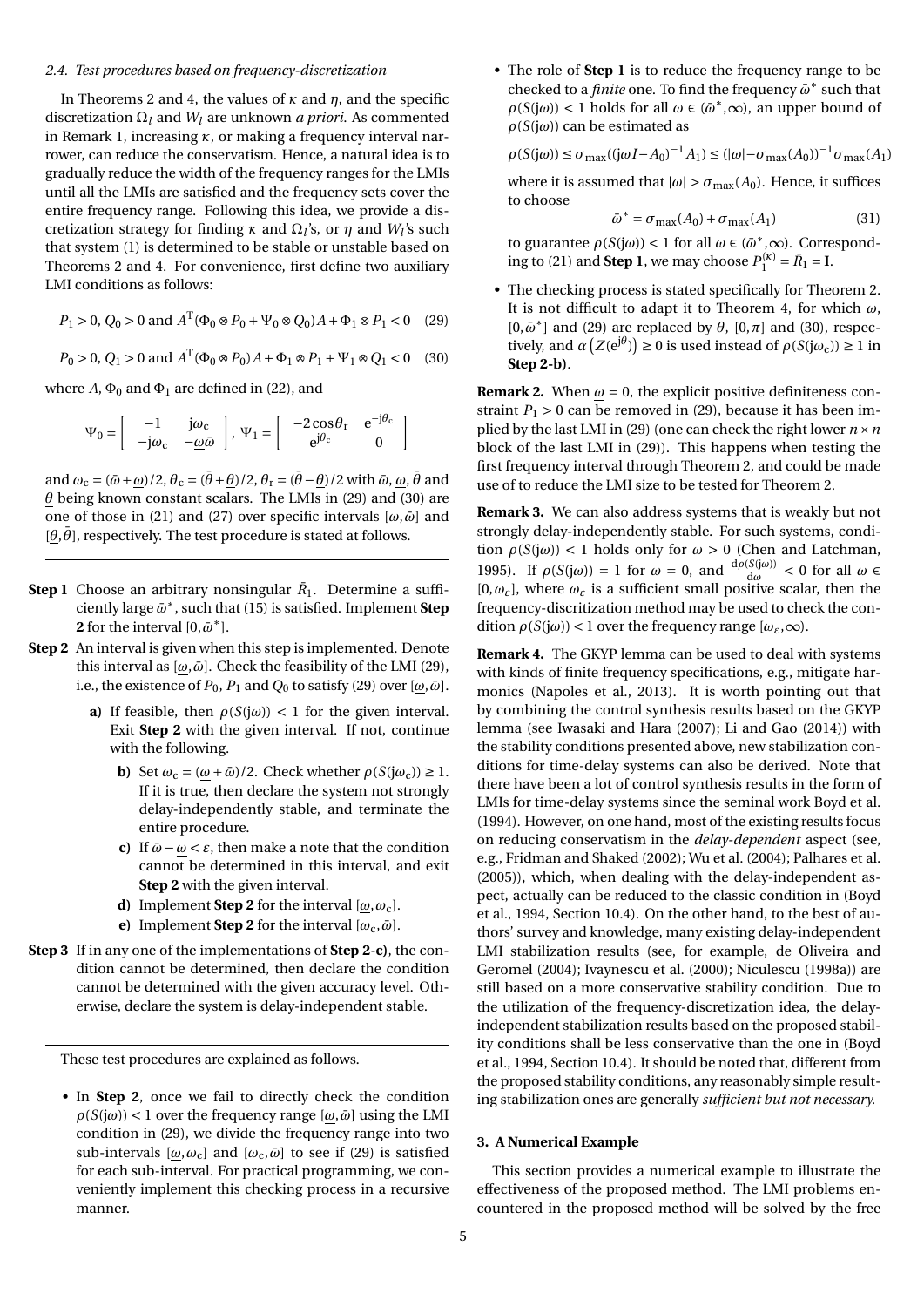solver SDPT3 (Toh et al., 1999) via the parser YALMIP (Löfberg, 2004).

**Example 1.** Consider Example 3.3 of Gu et al. (2003) which is given by

$$
\dot{x}(t) = A_0 x(t) + \beta A_1 x(t - d)
$$
 (32)

where  $\beta$  is a real constant used for analysis, and

$$
A_0 = \begin{bmatrix} 0 & 1 & 0 & 0 \\ 0 & 0 & 1 & 0 \\ 0 & 0 & 0 & 1 \\ -2 & -3 & -5 & -2 \end{bmatrix}, A_1 = \begin{bmatrix} -0.05 & 0.005 & 0.25 & 0 \\ 0.005 & 0.005 & 0 & 0 \\ 0 & 0 & 0 & 0 \\ -1 & 0 & -0.5 & 0 \\ 0 & 0 & 0 & 0 \end{bmatrix}
$$
(33)

It is known that the maximum of  $\beta$  to maintain delayindependent stability is  $\bar{\beta}^* = 1.21955$ .

By applying the proposed method and some representative existing LMI based methods to test the stability of this example, we show in Table 1 the results on the achieved maximum of  $\beta$  (denoted by  $\bar{\beta}$ ), and the number of variables (NoV) and rows (NoR) of the LMI conditions for each method, where "SoS" denotes "sum-of-squares", "SA" means "state augmentation" and "FD" is "frequency discretization". It is seen that the proposed method in the paper (as well as those in Bliman (2002) and He et al. (2005)) can verify the delay-independent stability of this example for  $\bar{\beta} = \bar{\beta}^*$ , showing the improvement of the proposed method compared with the simple LMI condition in (6). Regarding the computational burden of those methods that confirm the exact margin  $\bar{\beta} = \bar{\beta}^*$  for this example, Theorem 2 needs fewer variables, while Bliman (2002) is the most efficient one that has a condition of the smallest size and spends the least time among these methods.

Remark 5. In Zhang et al. (2003), a simple LMI condition was proposed for robust stability analysis of an uncertain matrix that in form is the same as condition (ii) of Lemma 1 but with  $z$ in  $Z(z)$  being a bounded *real*. Following the method in Zhang et al. (2003), a series of similar LMI conditions may also be established for robust analysis with a modulus-bounded complex parameter  $z$  as in condition (ii) of Lemma 1. To this end, the scaling matrix  $G_2$  in (37) in the reference should be set to zero. Interestingly, it is found that this modification along with  $P_{\Sigma} > 0$  finally renders (37) in Zhang et al. (2003) coincide with the LMI condition in Bliman (2002). On the other hand, it is worth pointing out that Zhang et al. (2003) also provides an upper bound of the size of the condition, beyond which, the studied uncertain system is unstable if the condition is infeasible. This property is attractive because it is useful for instability test. Conditions with a similar property can also be found in Ebihara et al. (2006); Chesi (2013), which deal with Schur stability with a modulus-bounded uncertain complex parameter and (Schur or Hurwitz) stability with a bounded uncertain real parameter of the polynomial form, respectively. However, the stability conditions presented in this paper do not have this property, because there is no *a priori* knowledge on what the discretized frequency intervals should be, which is a drawback of the proposed method. For the considered problem, how to derive stability conditions of the same nature is an interesting topic, and the ideas presented in the mentioned references would be promising for this topic.

**Remark 6.** Although Theorem 2 and Theorem 4 both can exactly test delay-independent stability, there is no result that relates the  $(P, Q)$  matrices in the conditions  $(21)$  to the others in

(27). This is because the  $(P, Q)$  matrices in the two sets of LMI conditions result from the discretization of *different* frequency variables. For this example with  $\bar{\beta}^* = 1.21955$ , we tried substituting the values of  $P$  matrices obtained by Theorem 2 into the conditions of Theorem 4, but cannot find any solution to verify the stability of this example, although it is indeed stable. In addition, it should be pointed out that (20) is not explicitly included in Theorem 4 because it has been guaranteed by the satisfactoriness of (27) and (28).

**Remark 7.** As mentioned, the results in Table 1 show that Theorem 2 is more efficient than Theorem 4, but this depends on the specific example studied. For instance, if the same example for  $\beta$  = 1.21955 is investigated but with the third row of  $A_1$  modified to  $\begin{bmatrix} 0.7 & -0.2 & 0.5 & -0.18 \end{bmatrix}$ , it is found that Theorem 2 with  $\kappa = 4$  can ascertain the delay-independent stability, while Theorem 4 with  $\eta$  = 2 suffices to do this.

#### 4. Conclusion

Strong delay-independent stability of linear time-invariant systems with state delay has been revisited in the paper, and a frequency-discretizing idea has been utilized to derive a series of new stability criteria. The proposed stability criteria are presented in terms of LMI, and can be easily tested by the existing numerical software. It is shown that the proposed stability criteria are necessary and sufficient for delay-independent stability with a single delay, as long as the discretization number goes to infinity. Numerical results have clearly demonstrated that the proposed method improves some classic simple LMI ones.

#### References

- Agathoklis, P., Foda, S., 1989. Stability and the matrix Lyapunov equation for delay differential systems. Int. J. Control 49, 417-432.
- Anderson, B.D.O., Vongpanitlerd, S., 1973. Network Analysis and Synthesis: A Modern Systems Theory Approach. Prentice-Hall, Englewood Cliffs, NJ.
- Bliman, P.A., 2002. Lyapunov equation for the stability of linear delay systems of retarded and neutral type. IEEE Trans. Autom. Control 47, 327-335.
- Bliman, P.A., 2004. An existence result for polynomial solutions of parameterdependent lmis. Syst. Control Lett. 51, 165-169.
- Boyd, S., El Ghaoui, L., Feron, E., Balakrishnan, V., 1994. Linear Matrix Inequalities in Systems and Control Theory, SIAM, Philadelphia, PA.
- Chen, J., Du, D., Shafai, B., 1995. On sufficient conditions for stability independent of delay. IEEE Trans. Autom. Control 40, 1675-1680.
- Chen, J., Latchman, H.A., 1995. Frequency sweeping tests for stability independent of delay. IEEE Trans. Autom. Control 40, 1640-1645.
- Chesi, G., 2013. Exact robust stability analysis of uncertain systems with a scalar parameter via LMIs. Automatica 49, 1083-1086.
- Delice, I.I., Sipahi, R., 2012. Delay-independent stability test for systems with multiple time-delays. JEEE Trans. Autom. Control 57, 963-972.
- Du, B., Lam, J., Shu, Z., 2010. Stabilization for state/input delay systems via static and integral output feedback. Automatica 46, 2000-2007.
- Ebihara, Y., Ito, Y., Hagiwara, T., 2006. Exact stability analysis of 2-D systems using LMIs. IEEE Trans. Autom. Control 51, 1509-1513.
- Fridman, E., 2002. Stability of linear descriptor systems with delay: a Lyapunovbased approach. J. Math. Anal. Applicat. 273, 24-44.
- Fridman, E., Shaked, U., 2002. A descriptor system approach to  $H_{\infty}$  control of linear time-delay systems. IEEE Trans. Autom. Control 47, 253-270.
- Gao, H., Li, X., 2011.  $H_{\infty}$  filtering for discrete-time state-delayed systems with finite frequency specifications. IEEE Trans. Autom. Control 56, 2935-2941.
- Gu, K., Kharitonov, V.L., Chen, J., 2003. Stability of Time-Delay Systems. Springer-Verlag, Berlin, Germany.
- Gu, K., Niculescu, S.I., 2003. Survey on recent results in the stability and control of time-delay systems 125, 158-165.
- Hale, J.K., 1977. Theory of Functional Differential Equations. Applied Mathematical Sciences 3, Springer-Verlag, New York.
- He, Y., Wang, Q.G., Lin, C., Wu, M., 2005. Augmented Lyapunov functional and delay-dependent stability criteria for neutral systems. Int. J. Robust Nonlin. Control 15, 923-933.